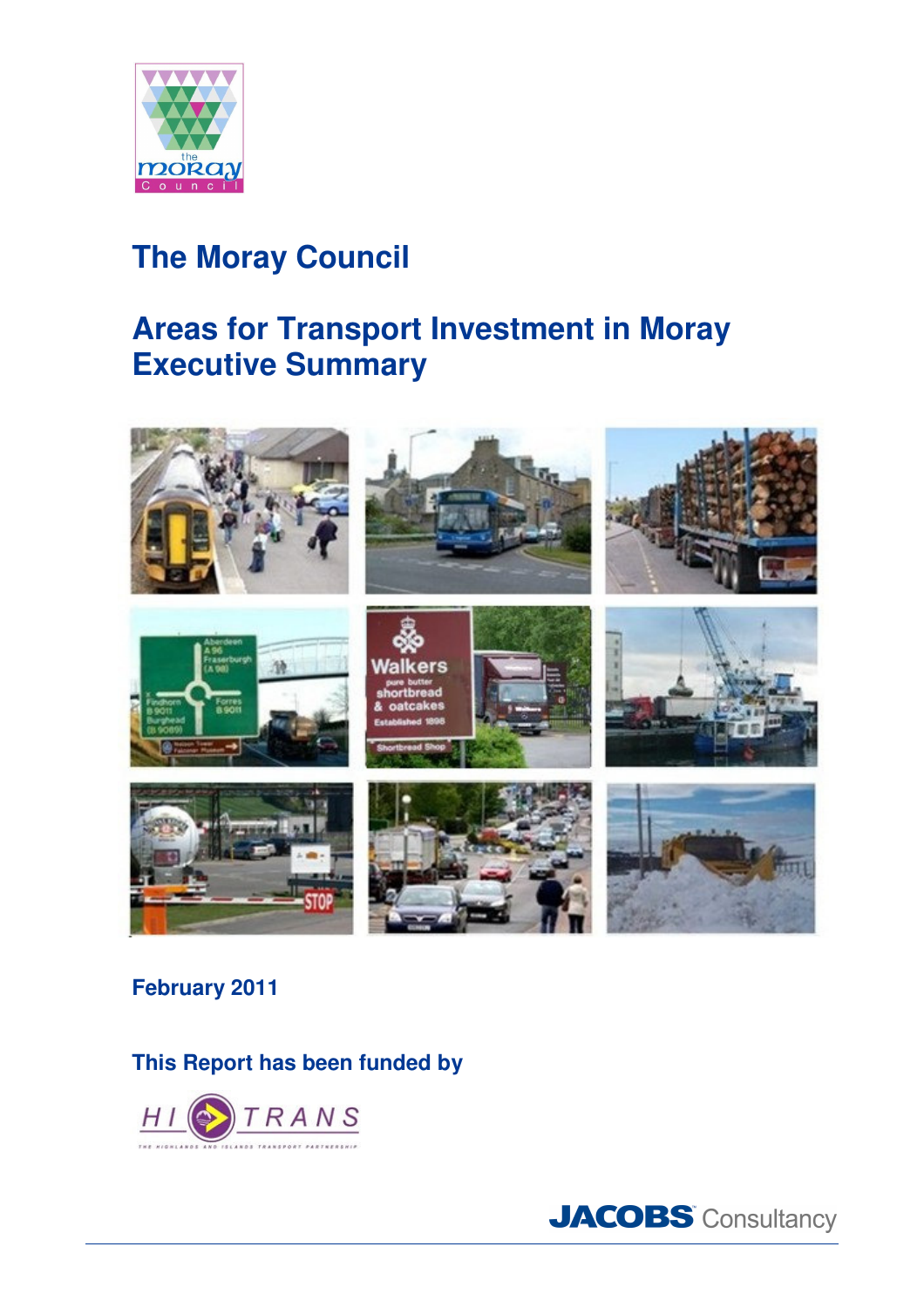



### **EXECUTIVE SUMMARY**

With the closure of RAF Kinloss confirmed and the future of RAF Lossiemouth uncertain, it is important that measures are put in place to assist the maintenance and growth of the economy in Moray. Improvements to transport would play a key role by improving access for employers and improving links to/from Moray for various types of trip including travel to work, the movement of goods and tourist trips.

The Strategic Transport Projects Review (STPR) was published prior to the significant downturn in the national economy with associated reductions in defence spending that will have a significant impact on the economy of Moray. Transport Scotland has recognised in the STPR that there must be an allowance for refining and updating the interventions as progress towards the defined objectives are measured.

The STPR objectives for the Aberdeen to Inverness corridor focus on supporting development between Inverness and Nairn and also improving safety on the A96 and improving operation of both the road and rail network between the two cities. It is considered that the significant change to the economic situation in Moray post STPR may alter the priorities on the corridor, in that there is a need to support development and economic growth over a wider area.

Outwith the RAF bases, the other significant employers and economic generators in the area include:

- The Public Sector (mainly The Moray Council, Moray College/University of the Highlands and Islands and NHS);
- Numerous distilleries;
- Food manufacturing at Baxters and Walkers;
- Tourism; and
- Employment in and around the harbours, especially Buckie.

There are several opportunities for growing the economy in Moray including:

- The growth of existing industries;
- Growth in tourist related activities:
- Offshore renewables support; and
- The development of Business Parks.

Issues and constraints associated with transport and accessibility are often seen as barriers to investment and growth. As an example, journey times by train between Glasgow and London are less than those between Glasgow and Elgin.

Elgin is the largest town or city, and Moray the only local authority in Scotland, without a direct public transport link to Glasgow or Edinburgh. Travel to Moray by public transport requires a lengthy diversion and interchange in Inverness or Aberdeen.

The A96 and A95 Trunk Roads provide the main strategic road links to/from Moray.

The A96 provides links to the regional centres of Aberdeen and Inverness and passes through several population centres where delays are experienced due to conflict with local trips and pedestrian movements. Outwith the settlements, there are limited overtaking opportunities on the route resulting in increased journey times and often driver frustration.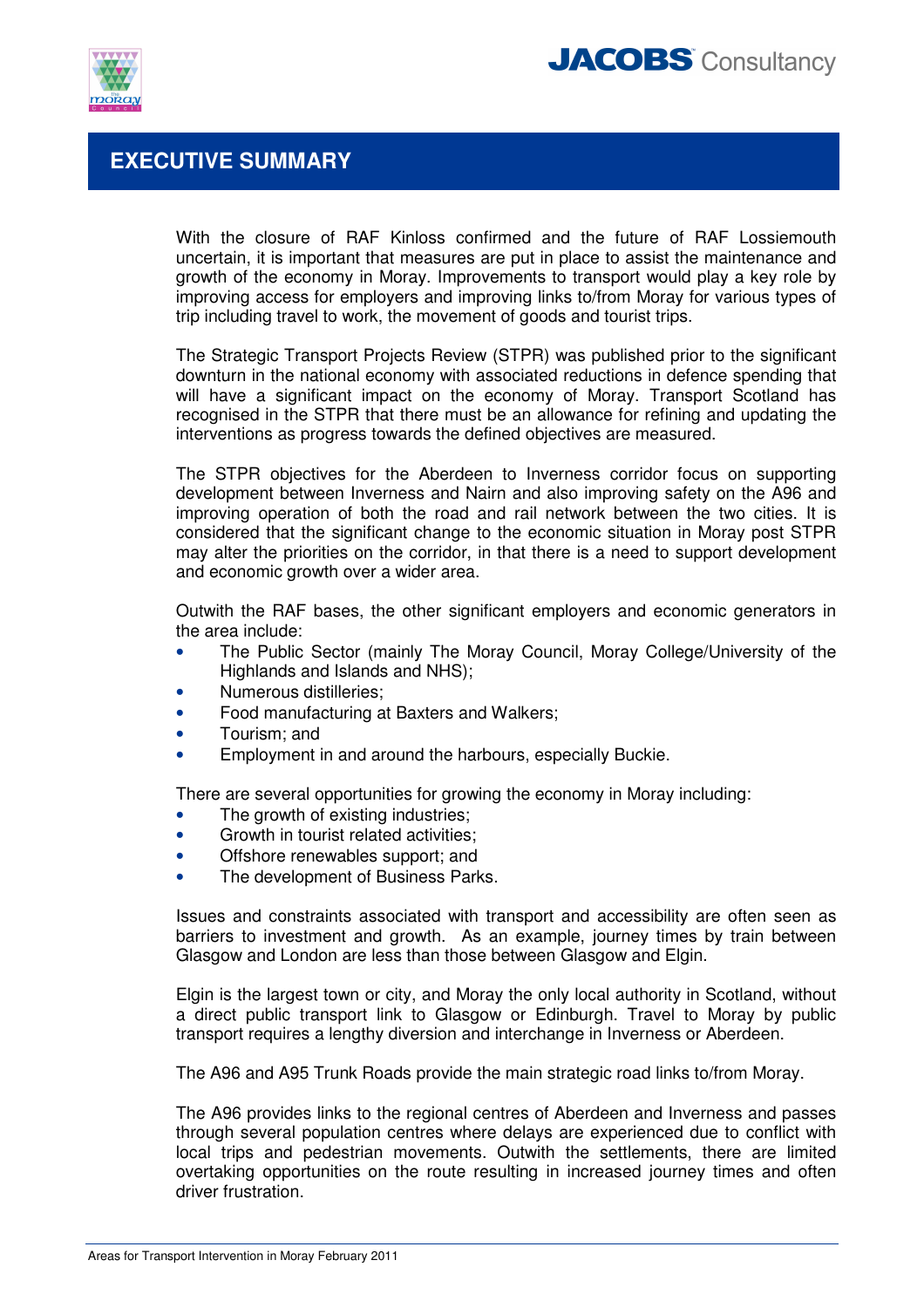



The A95 provides an important strategic link for passenger and freight movement to/from Moray, providing a link between the area and the A9 (and destinations to the south) at Aviemore. The high HGV levels and poor road standards on parts of A95 result in reduced journey times and driver frustration.

On the rail network, journey times and frequency of service between Aberdeen and Inverness are poor. In addition, rail freight facilities at Elgin, Keith and Burghead are disused.

The rural nature of Moray means that many bus services require additional subsidy from the Local Authority to enable the services to operate. Loss of one or both of the air bases is likely to reduce the viability of some existing commercial services resulting in a requirement for additional funding or service withdrawal.

The Moray Council owns and operates several harbours within the area including the commercial port at Buckie. A dredger is also operated by the Council to maintain access to the harbours, which support several businesses in the area. The existing dredger is in need of urgent replacement to enable continuing use of the harbours.

In order to address identified issues, a single objective, to assess potential interventions, was set. This objective is:

#### **To identify transport improvements to assist in the maintenance and growth of the economy in Moray.**

This objective does not contradict the current objectives for the corridor in the STPR, rather it is considered that this objective compliments the desire to support and grow the economy in the area.

Several potential interventions that could benefit the existing economy of Moray and encourage growth have been identified. These interventions have been assessed, based on cost, deliverability and performance against the single key objective.

From this assessment, the interventions were categorised into tiers as detailed below:

- Tier  $1$  Interventions with an estimated cost that is less than £5M, are deliverable and provide a major contribution towards assisting the maintenance and growth of the economy in Moray.
	- **Provision of direct coach services between Moray and Glasgow/Edinburgh;** and
	- Funding for a replacement dredger for Moray's Harbours, in particular, Buckie.
- Tier 2 Interventions with an estimated cost less than £5M, are deliverable and provide a moderate contribution towards assisting the maintenance and growth of the economy of Moray.
	- **Provision of funding to provide access to potential Business Parks in Moray;**
	- **Passenger Rail Phase 1&2; and**
	- **A95 Lackghie Scheme.**
- Tier 3 Interventions with a higher estimated cost and/or lower contribution towards assisting the maintenance and growth of the economy of Moray. These interventions may also have issues related to deliverability.